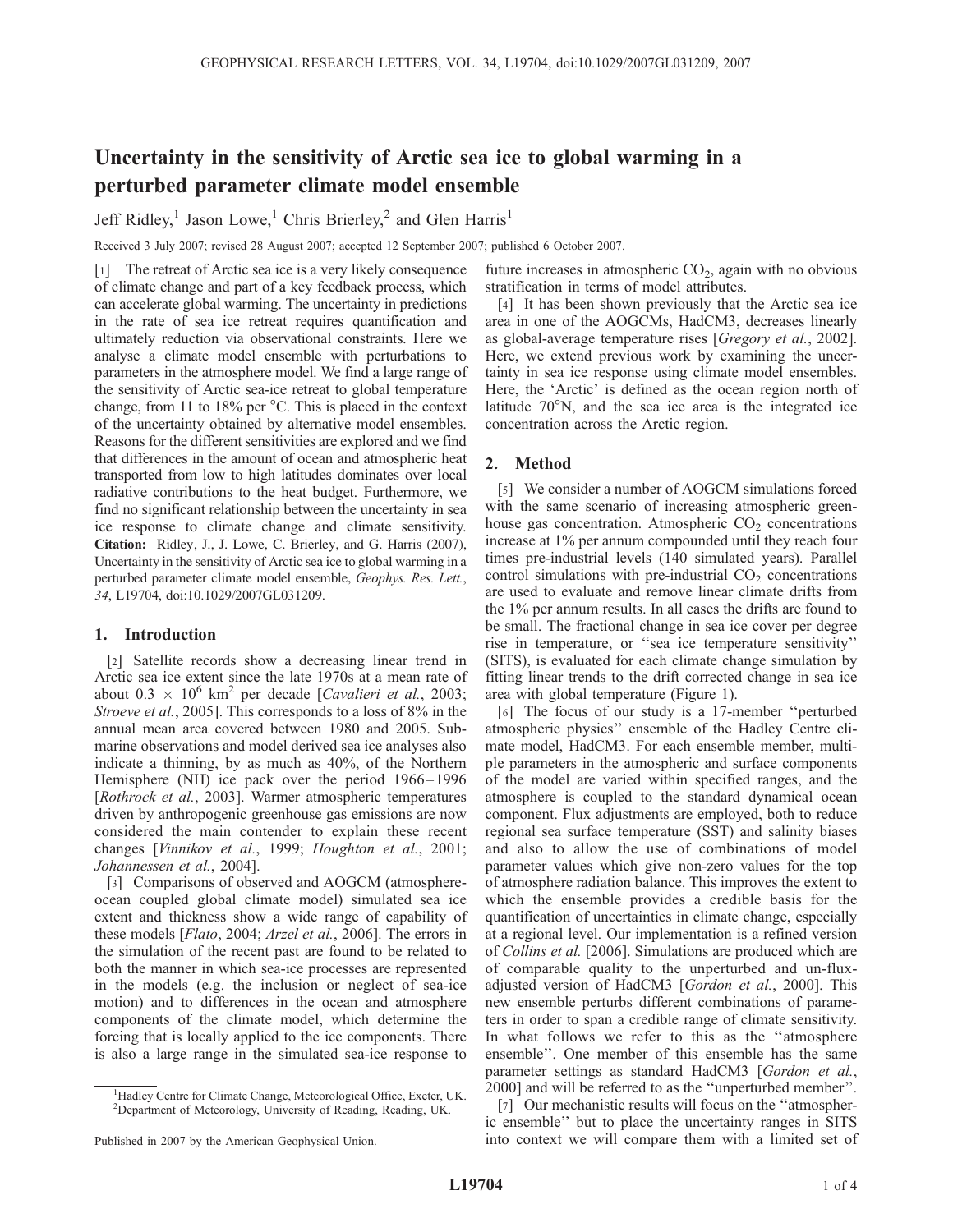

Figure 1. The straight line fits to the annual mean global temperature rise ( $\degree$ C), up to 4  $\times$  CO2, and change in Arctic sea ice area for the unperturbed HadCM3 simulation in the atmosphere ensemble. The baseline is a 100 year mean of the pre-industrial control. The gradient and error (2 standard deviations) is  $-0.145 \pm 0.008^{\circ}C^{-1}$ .

results from two other climate model ensembles. The set of models with suitable diagnostics from the AR4 analysis provides an ensemble of opportunity comprising models of different structural design. Data and documentation for the 24 models of the AR4 are available through the Program for Climate Diagnosis and Intercomparison website (http:// www-pcmdi.llnl.gov/). Only 8 models provide sea ice data among the 1% to 4  $\times$  CO2 simulations. A small (7 member) HadCM3 ensemble in which ocean parameters are perturbed provides a further ensemble. In this ensemble a handful of key ocean parameters are perturbed independently: the diffusivity of tracers along isopycnal surfaces, the calculation of the depth profile of wind-mixing energy in the ocean mixed-layer, and the vertical diffusivity of tracers. This ensemble also has an unperturbed member [Collins et al., 2007].

#### 3. Results

[8] The total spread in sea ice temperature sensitivities within the atmosphere ensemble members is from 11 to 18% per <sup>o</sup>C. In all cases the correlation coefficient for the linear fit between global temperature and sea ice area is greater than 0.96. In order to investigate whether these differences are outside the range due to natural variability, we examine multiple simulations of a single model version each with different (and largely independent) initial conditions obtained by starting the 1% per annum simulation from different times in the control simulation. The standard deviation of SITS from these simulations is quadratically combined with the uncertainty in the linear fit to give a total initial condition uncertainty of  $0.33\%$  per  $\degree$ C. Thus, the ensemble range in the SITS is primarily associated with the parameter changes rather than natural variability.

[9] The AR4 ensemble exhibits a SITS range from  $4\%$  per  $\degree$ C to 15% per  $\degree$ C whilst the ocean ensemble SITS cover a range from 15 to 22% per  $\degree$ C. Thus, while there is a significant degree of overlap, no ensemble alone can capture the full spread (Figure 2). The atmosphere and ocean ensembles both have members that are significantly more sensitive, measured in terms of SITS, than the AR4 ensemble. We do not establish here if one ensemble is more realistic than the others, except to note that in the ocean ensemble there tended to be less ice in the control simulation than in the atmosphere ensemble or in observations of pre industrial sea ice extent [Rayner et al., 2003].

### 4. Discussion

[10] In addition to characterising the spread of the sensitivity in simulated sea ice to warming, the perturbed parameter atmospheric ensemble provides an opportunity to understand what controls this uncertainty. Combined with improved use of observational constraints this may eventually lead to the uncertainty in SITS being reduced. For pragmatic reasons, notably the availability of suitable model diagnostics and the size of the ensembles, our mechanistic study focuses on the atmospheric ensemble.

[11] Before proceeding we examine whether different experimental designs can alter SITS by comparing results from the unperturbed versions of the atmospheric and ocean ensembles with the HadCM3 result in the AR4 ensemble. The non-flux adjusted HadCM3, which forms part of the AR4 ensemble, has a SITS of 11.7% per  $\degree$ C rise in global mean temperature. The unperturbed member of the atmosphere ensemble, which differs from the AR4 ensemble member in terms of the interactive sulphur cycle and use of flux correction, has a larger SITS of 14.5% per  $\degree$ C. The equivalent unperturbed ocean ensemble member, which is not flux-adjusted but like the atmosphere ensemble does have an interactive sulphur cycle, has a SITS of  $16.5\%$  per  $\degree$ C. Clearly, these results differ by more than we would expect from natural variability alone, indicating that both structural uncertainties (in this case the presence or absence of a sulphur cycle model) and the use of flux corrections can both significantly affect the SITS values. The inclusion of the sulphur cycle creates a different top of the atmosphere balance to that when not present. This in turn means that the surface radiation is different and hence surface temperatures. The flux adjustments, which are applied only in ice free regions, are held constant throughout the 1% simulations. However, each ensemble member has a different flux adjustment which produces different initial conditions for the 1% simulations. The different initial conditions contribute to the spread in SITS in the atmo-



Figure 2. The spread of sea ice temperature sensitivity in each of the 3 AOGCM ensembles. Vertical dashes indicate the value for each ensemble member, with the natural variability estimate for a single member shown at the top.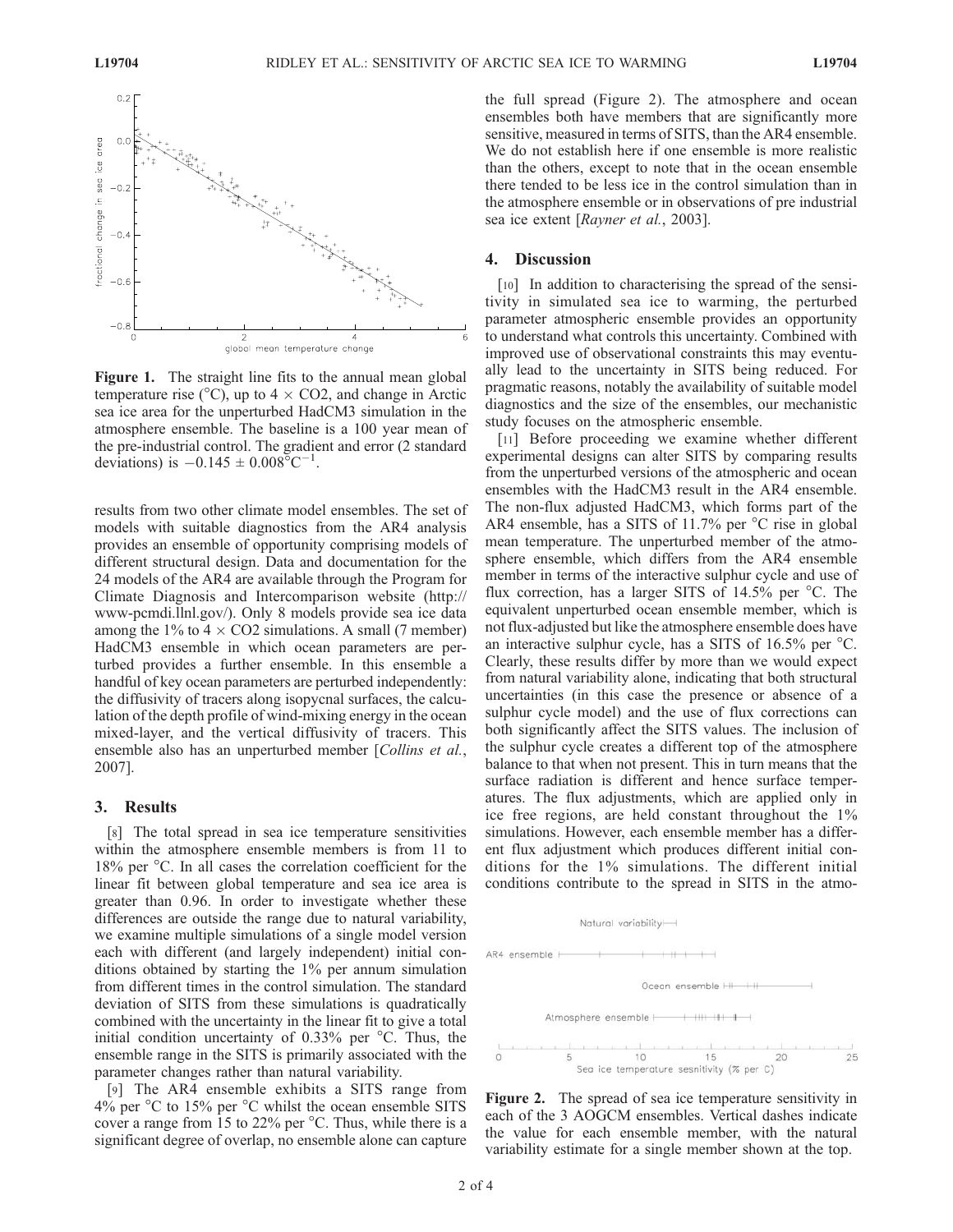

Figure 3. Example of the change in annual mean heat fluxes, averaged over the entire Arctic Ocean, influencing ice melt in one member of the HadCM3 atmosphere ensemble throughout the  $1\%$  scenario up to  $4 \times CO2$ . The baseline is a 100 year mean of the pre-industrial control. (left) The heat flux resulting in surface melt always causes a loss of ice. (middle) The conductive heat flux through the ice, from atmosphere to ocean, causes ice growth. (right) The turbulent heat from the ocean to the ice results in ice melt.

sphere and ocean ensembles. The correlation between the flux adjustments (both for the Arctic region and globally) and SITS is significant at the 20% level. This should be taken into account in designing future model intercomparisons.

[12] To understand what controls the spread of SITS in the atmospheric ensemble we first search for links between the perturbed parameters in the atmosphere ensemble and the magnitude of SITS, but no clear pattern is evident. This is not surprising since 29 parameters are varied simultaneously in the 17 ensemble members, making a direct mapping of parameters onto response difficult.

[13] Next we study the link between the value of SITS and the equilibrium climate sensitivity of the models  $(T_{2x})$ . Theoretically, a link might be expected because the climate sensitivity provides a global measure of the strength of climate feedbacks, including the ice-albedo feedback [Hall, 2004]. The correlation coefficient across the atmospheric ensemble of  $T_{2x}$  and SITS was found to be 0.44 which is not significant at the 20% confidence level. This finding is consistent with the ice –albedo feedback being weaker than the sum of the other temperature feedbacks [Soden and Held, 2006] and implying the combined uncertainties in global average water vapour, lapse rate and cloud feedbacks do not tend to greatly affect the spread in SITS.

[14] Finally, we examine the spread in local and regional heat budget changes across the atmospheric ensemble. Looking in detail at the local budget in a randomly chosen ensemble member we find that although the direct radiative terms (Figure 3) causing summer melting and winter freezing of the ice dominate the heat budget, they change slowly with warming compared with the flux of heat from the ocean to the ice. The larger rate of change in the ocean-toice heat flux suggests that the ocean plays the dominant role in sea ice decline, and the associated oceanic warming may be attributed to either an increase in ocean and atmospheric heat transport into the high latitude region or local radiative changes affecting the sea ice by first changing the water temperature. Figure 4 shows the spread across the ensemble in the three heat flux terms, normalised by the global mean surface warming, and the correlation coefficients between the normalised heat flux changes and SITS. This confirms

our conclusion from the single member shown in Figure 3, that the ocean-to-ice heating term is locally most important. However in many cases the conductive heat through the ice is also significant. The spread in the change of the surface melting term is small and this remains the least important term across the ensemble.

[15] The large-scale heat budget is evaluated to indicate whether the local ocean heat content changes, which ultimately drives the sea ice changes, results from large-scale ocean and atmospheric transport from lower latitudes or whether it is due to local radiative changes warming the high latitude directly. The annual area mean oceanic  $(\sim]10 \text{ W/m}^2)$  and atmospheric  $(\sim]110 \text{ W/m}^2)$  heat convergence into the central Arctic are calculated along with the mean top of atmosphere net downward radiative flux. The



Figure 4. The change with global temperature of the annual mean heat fluxes contributing to the heat budget of the Arctic sea ice. The error bars mark the 2 sigma range across the 'atmosphere ensemble'. The numbers are the cross-ensemble correlation coefficients of the heat fluxes with SITS.